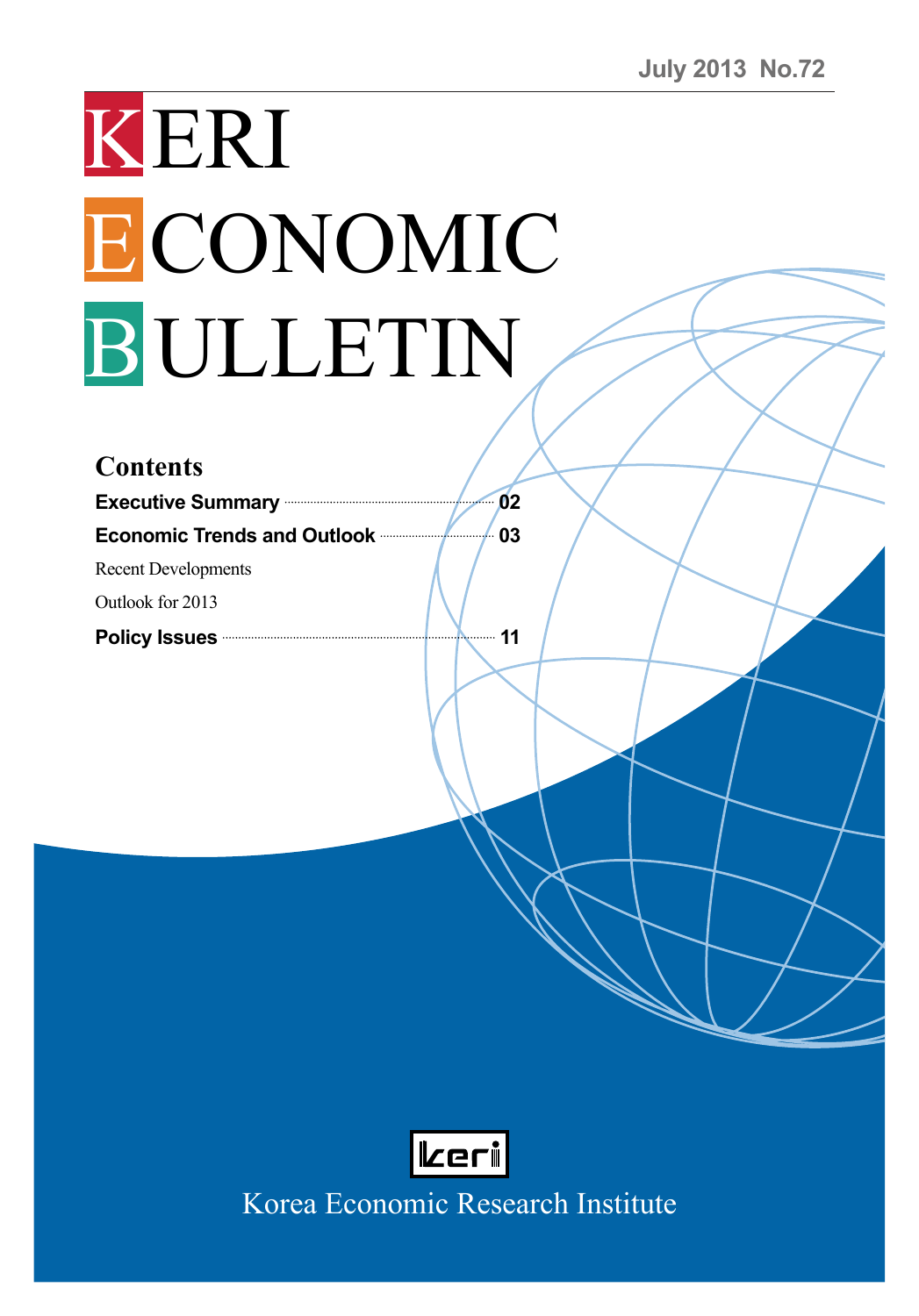## **Executive Summary**

**Korea's GDP growth projected at 2.9% in the 2nd half, Korea's 2013 annual economic growth likely to close at 2.3%** The Korean economy for 2013 is expected to grow by 2.3%, down 0.6 percentage point from 2.9% projected in March 2013. This downward adjustment is due to uncertainties of external conditions for the global economic recovery, owing to US Fed's downsizing of QE, China's shift toward "quality growth" and unintended side effects of Japan's 'Abenomics.' Recovery in the domestic demand is also limited due to households "deleveraging", housing market slowdown, and excessive discussion on the so-called "economic democratization."

 $\triangleright$  In the second half, private consumption growth will stop its rise at 2.0% (1.7% per annum), affected by risk factors such as increasing household debt burdens, worsening quality of job growth, and readjustment of house prices and rent level.

▷Equipment investment is expected to escape negative growth by a narrow margin attributable to base effect. But the rate at which it is growing is expected to slow down at around the 4% range (-2.0% per annum) due to dampened investment sentiment owing to slow export growth and impact of economic democratization.

▷Construction investment expects to have slow recovery despite SOC budget increase and base effect, offset by the prolonged stagnation in the housing business conditions.

**Consumer price growth remains low at 2.4%, KRW/USD to mark 1,086** Consumer prices are projected to remain low at 2.4% (1.8% per annum) for the second half of 2013, influenced by decline in the prices of raw materials and KRW/USD in addition to existing low pressure on the demand side.

Despite the slow recovery in exports, current account surpluses will be maintained at US\$20 billion. This is attributable to delayed domestic economic recovery, which slow down the pace of the import increase outstripping that of exports.

KRW/USD is predicted to show a descending trend based on a current account surplus and sound Korean capital market conditions. However the downbeat of KRW/USD shall be confined following the downsizing of QE in the U.S., resulting KRW/USD hovering around 1,086 in average for the second half of 2013.

**Need to minimize FX volatility and improve non-price competitiveness** A slump in key exports such as steel, automobile, semiconductors and shipbuilding is alarming. Amid the prolonged global economic recession, a recent weakening of the yen is one of the key downside risks associated with such impacts. In order to minimize shocks, the government should focus on stabilizing foreign exchange market and seek for ways to invigorate market functions by different sectors and sizes, while industries make greater efforts to strengthen non-price competiveness.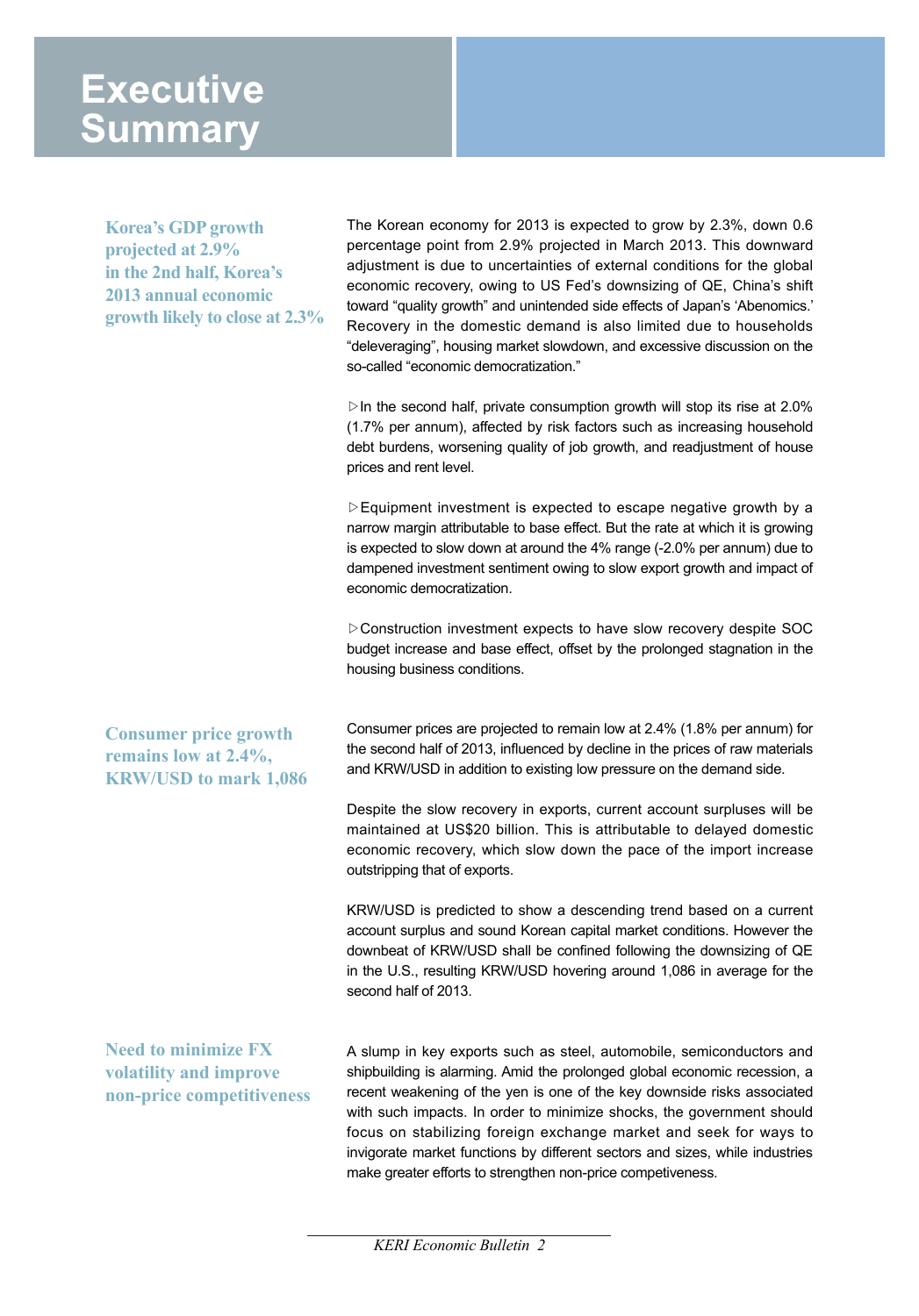# **Economic Trends** and Outlook

# **Recent Developments**

### **GDP Growth in 1Q 2013 records only 0.8%p higher than the previous quarter**

The Korean economy posted growth of under the 1% range for the eighth consecutive quarters since 2Q 2012. Mid-term risk factors associated with the slow growth are the lagging external and internal economic recovery following the euro-zone crisis. In the short-term, escalating US fiscal risks at the start of the year and the North Korean nuclear risks have been attributed to an economic slowdown. In terms of final demand, equipment investment continues to struggle while private consumption is turning to a receding trend. While construction investment rebounded to a positive growth, its lasting effect is expected to be minimal.

**GDP**



**Exports managed to rebound since March but exports in overall records stagnation in the first half of 2013. Imports maintains a negative growth since February**

Exports rebounded to be positive at 0.9% (oya) during the periods of January and May. Imports recorded an average of -2.8% (oya) in the same period. With the fall of imports exceeding the fall of exports, it displays a recession-type trade surplus since the 2Q 2012.





*KERI Economic Bulletin 3*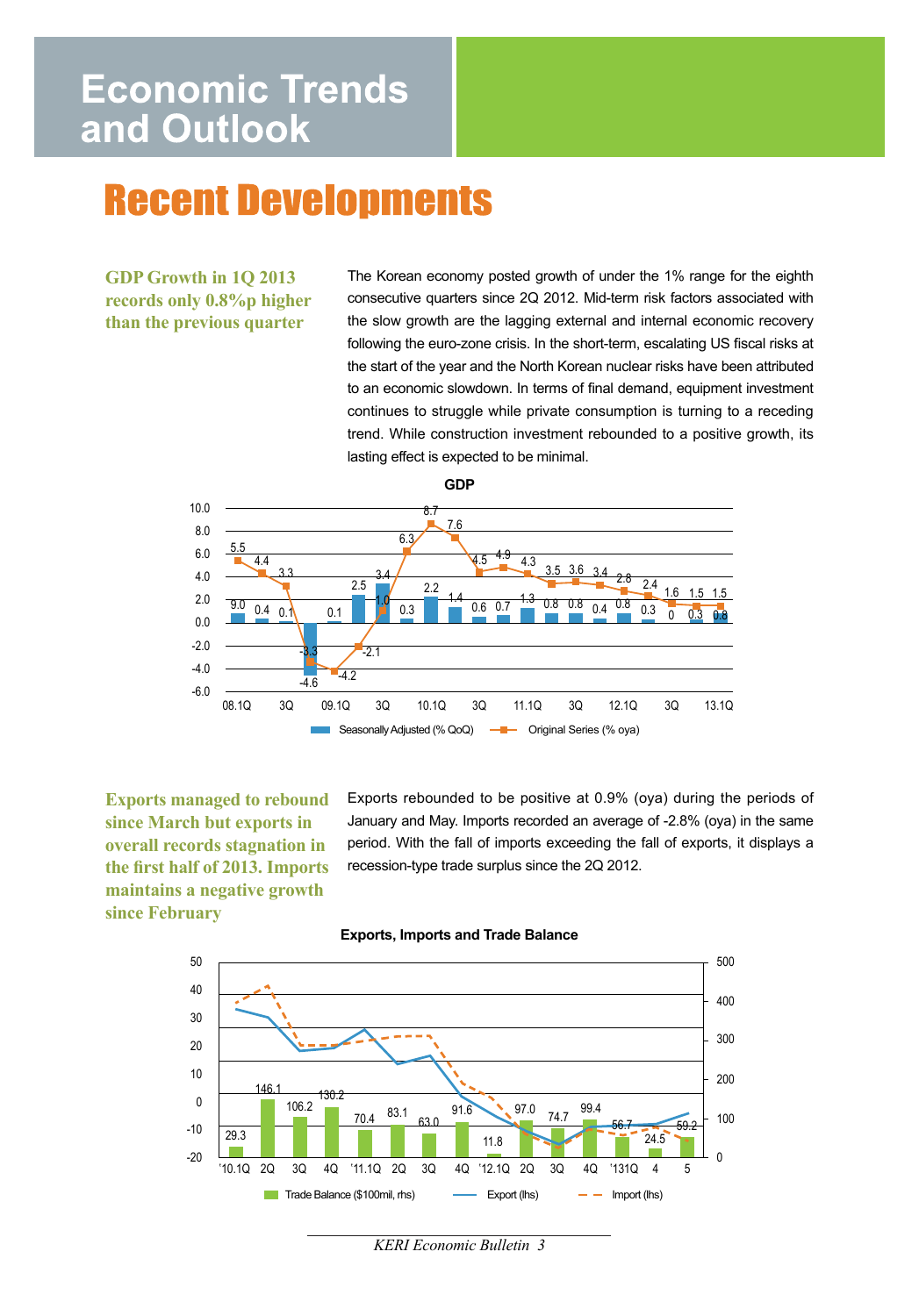### **Current account surplus records a huge increase in 1Q 2013**

Total current account surplus surged to US\$13.9 billion in the period between January and April, comparable to US\$4.3 billion over year ago. The whopping current account surplus increase is attributed to the increased commodity balance surplus and the conversion of service balance into a surplus.

(Unit: US\$100 mil.)

|                                | 2011    | 2012   |        |        | 2013   |         |        |         |
|--------------------------------|---------|--------|--------|--------|--------|---------|--------|---------|
|                                | Year    | 1/4    | 2/4    | 3/4    | 4/4    | Year    | 1/4    | April   |
| <b>Current Account Balance</b> | 260.7   | 25.6   | 111.9  | 145.6  | 148.3  | 431.4   | 100.2  | 39.7    |
| Goods                          | 316.6   | 26.1   | 85.2   | 133.4  | 138.6  | 383.4   | 93.9   | 35.9    |
| Services                       | $-58.5$ | $-6.5$ | 23.1   | 6.5    | 3.6    | 26.8    | $-4.8$ | 14.5    |
| Primary Income                 | 28.9    | 14.9   | 8.2    | 10.4   | 15.4   | 48.9    | 13.8   | $-10.9$ |
| Secondary Income               | $-26.3$ | $-8.9$ | $-4.7$ | $-4.8$ | $-9.3$ | $-27.6$ | $-2.6$ | 0.2     |

#### **Current Account Balance**

**Consumer prices record 1% range, producer prices continues a negative growth** CPI Inflation set on a downward stabilization since 1.5%(oya) in January this year to 1%(oya) last May. PPI Inflation recorded -2.1% between January and April, making it a negative growth for the seven consecutive months since October 2012.

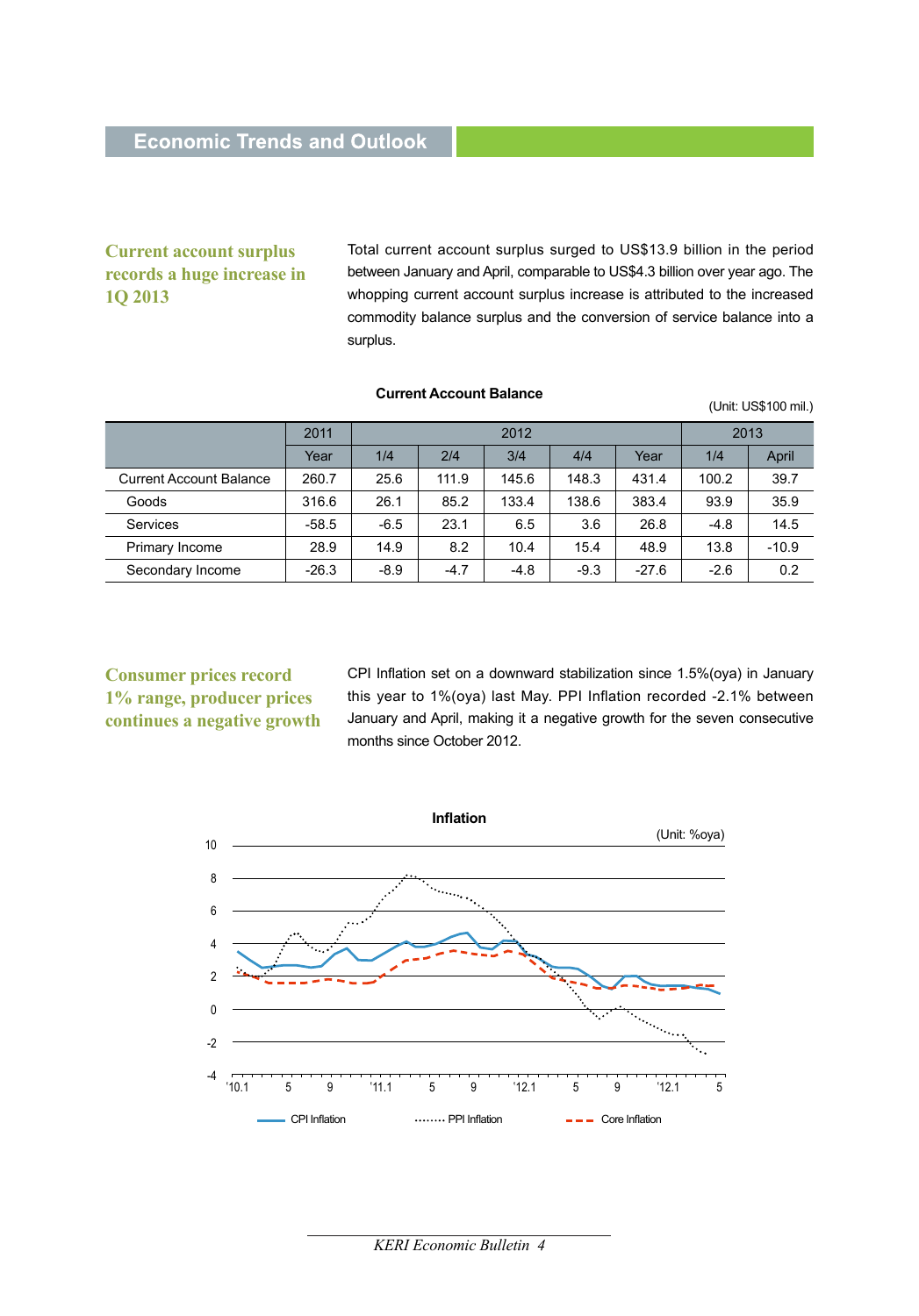### **Employment continues quantitative growth but quality remains low**

The number of employed persons is on the rise in 1Q with employment rate of 59.8% in April 2013. The unemployment rate in February showed a downward trend from 4% to a bit fallen 3.2% last April. The rate of decline for youth employees continues to worsen since 2Q 2012 but the growth rate of employed persons in the age group of 50 increased since 1Q 2012.



**Employment**

■ Unemployment rate = Unemployed workers / Total labor force

■ Alternative unemployment rate = (Unemployed workers + Discouraged workers + Marginally attached workers) / Total labor force

**Market interest rate rises despite the base rate cut (May 9, -25bp)**

The corporate bond yield rate (3-yr, AA-) recorded an increase at 3.13% in June 18 from 2.99% in February 28. Despite the recent base rate fall, longterm interest rate increased, affected by weakening expectation of additional interest rate cut, and downsizing of QE in the U.S.



*KERI Economic Bulletin 5*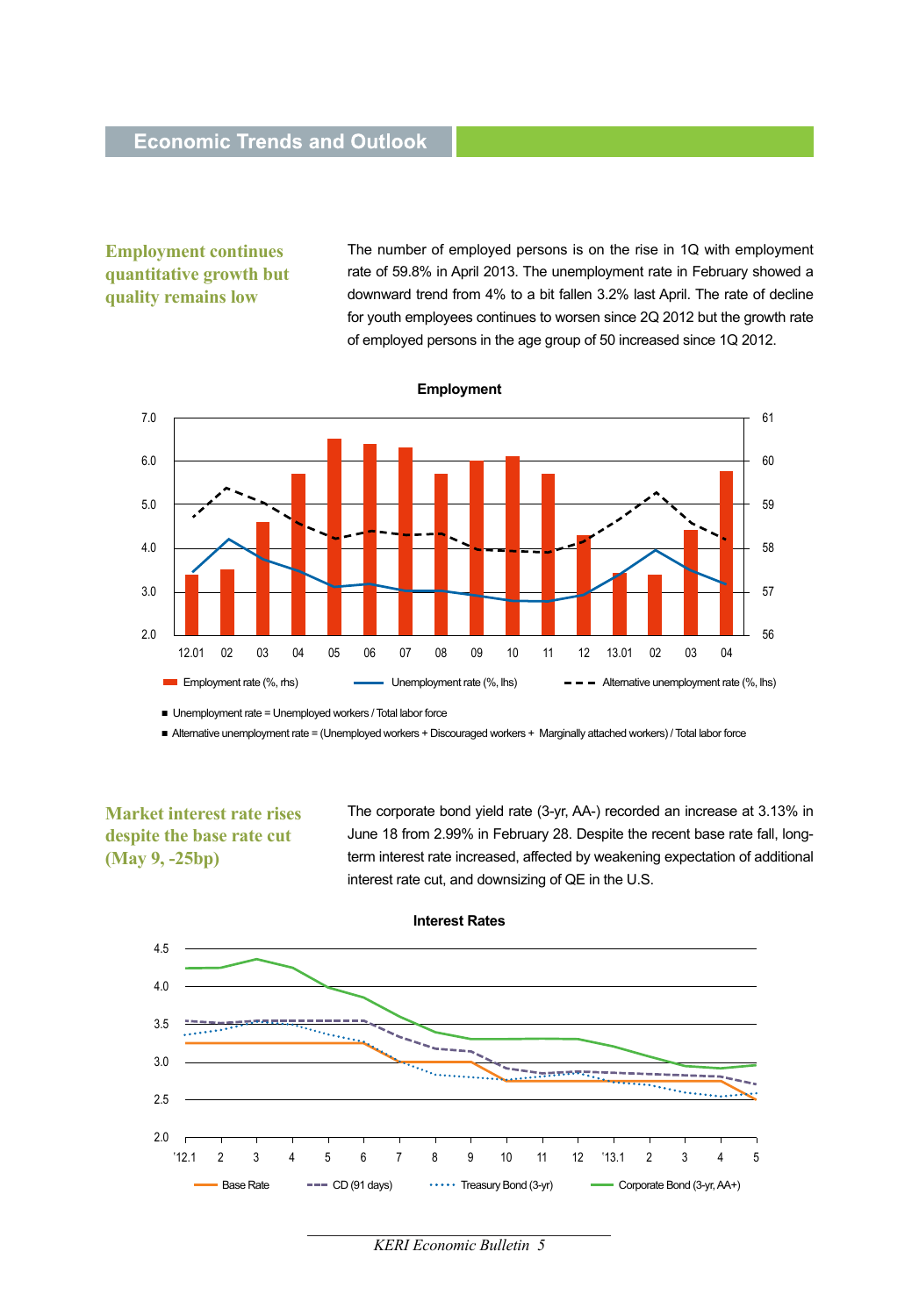**KRW/USD on rising trend amid a current account increase between January and April**

Mitigation of geopolitical risks associated with North Korean nuclear program since mid-April led to a temporary fall of KRW/USD. The appreciation of won was short-lived as KRW/USD rebounded to hit 1,128.3-level (May 31), showing the weaker won trend against the dollar.



#### *KERI Economic Bulletin 6*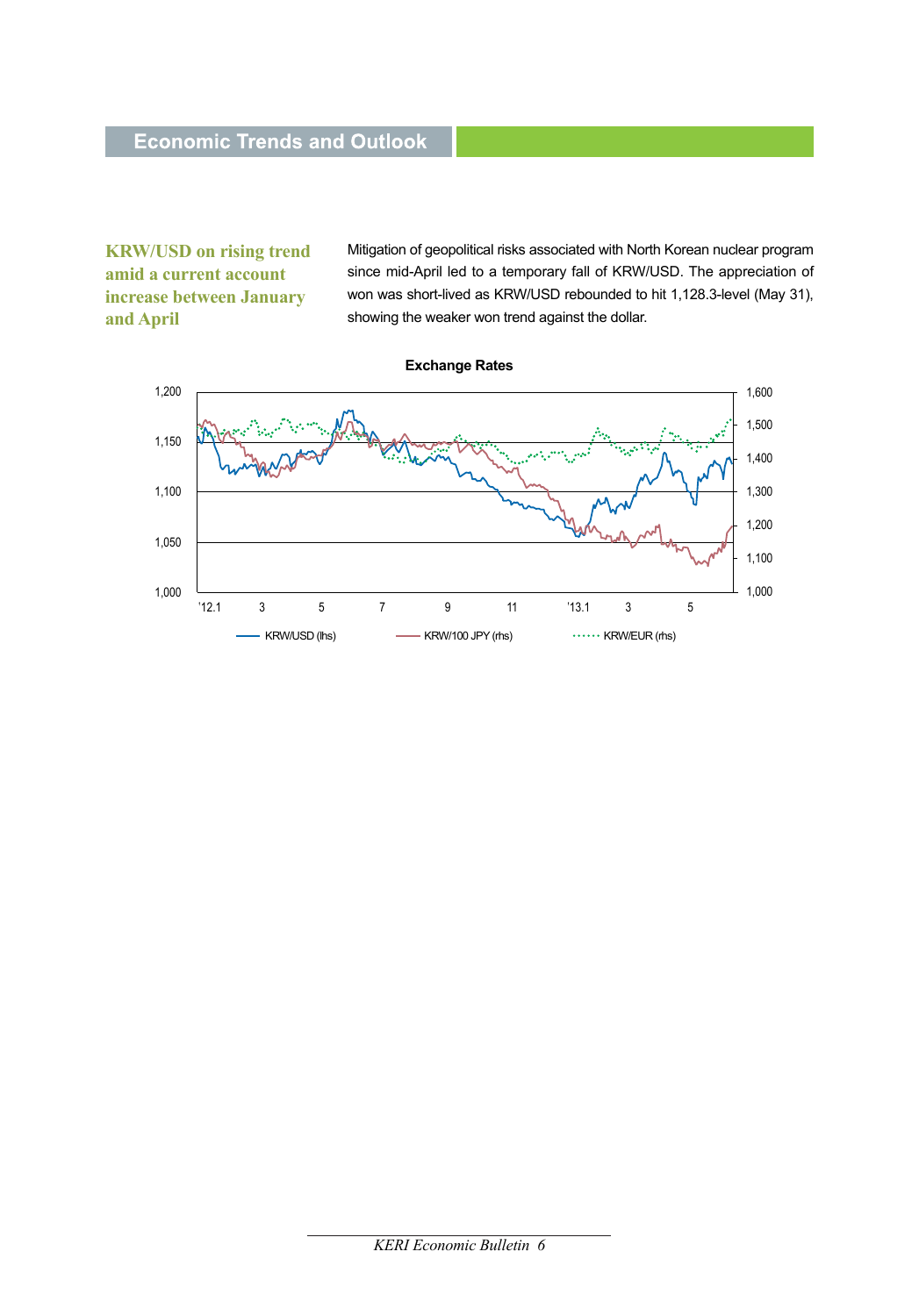# **Outlook for 2013**

### **1. Internal and External Environments**

**Slower global economic recovery in the second half is expected** 

Despite vigorous pro-growth measures, the Eurozone economy forecasts to maintain a negative growth in the second half of this year. This is due to downside risks including instability in the banking sector, credit crunch and contraction in investment and consumption, which have interacted to play a negative feedback on Eurozone growth. In the U.S., uncertainties associated with the impact of sequestration and downsizing of QE may weaken the pace of economic recovery in the second half. Japan's 'Abenomics' is expected to buoy the economy but the upward momentum may slow down as 'side effects' associated with the excessive weakness in the yen (increased financial strain following the interest rate rise and slowdown of real economy) is lurking. China is forecast to show a more moderate economic growth after a recent policy shift that centers on the domestic demand and service sector.

**Amid weak demand, increased non-OECD production, weakening of geopolitical risk and speculative demand are factors associated with downward pressure on oil prices.**

With global economic recovery slower than expected in the second half, global demand for crude oil is estimated to be moderate. In addition, higher supply capability, removal of 'Iran risk premium' in oil prices and decrease of speculative demand are downward pressure factors on oil prices.

**Midst the strong dollar, the yen and euro are weakening while the Chinese yuan continues a gentle appreciation.**

Relatively favorable U.S. economy and confirmation for downsizing quantitative easing are factors associated with a strengthening dollar in the second half. Although yen riding on continuous weakening trajectory, its volatility surges as Abenomics loses its luster and Japanese stocks tumble. Perspective on a possible Eurozone recovery is obscure in the second half and the euro is expected to stay weakened. The Chinese yuan will maintain its moderate upward trend this year.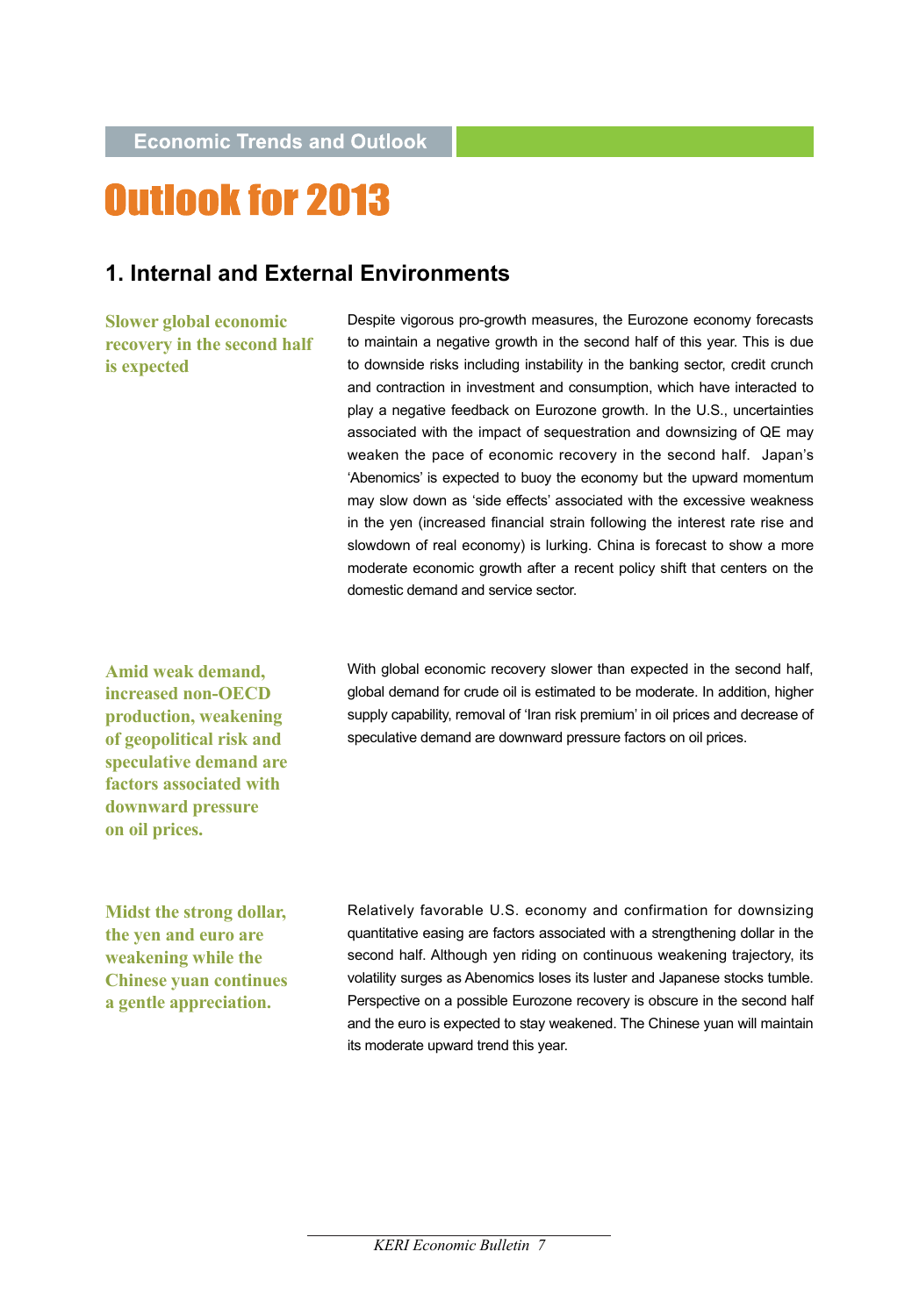### **2. Outlook for Korean Economy in 2013**

**Growth: 1.7% (1st** half)  $\rightarrow$ **2.9% (2nd half), 2.3% (year)** 

The Korean economy in the second half is expected to have sluggish growth under 3% (oya) despite government's reflationary measures, including the supplementary budget. This is because expectation global economic recovery was dampened further by a slower than expected recovery process in addition to the current domestic situation in which conditions for improvement is obscure. This is attributed to factors such as a recent remark about US downsizing of QE, uncertainty regarding China's stimulative measures and the consequences of the Abenomics. The IMF continues to trim its economic growth forecast, whose latest forecast of 3.3% in April is almost as close to the last year's 3.2% growth rate.

**Private consumption: 1.5%**   $(1<sup>st</sup> half) \rightarrow 2.0\%$   $(2<sup>nd</sup> half)$ , **1.7% (year)**

With evidence of consumer sentiment index (CSI) slightly improved, private consumption for the second half of 2013 is expected to increase mildly. However the uplift consumer sentiment is limited by downward factors such as readjusted household debt, fall of housing prices, and worsening of employment quality, all of which bring down the private consumption level to be 2.0% in the year's second half.

**Facility investment: -7.8%**   $(1<sup>st</sup> half) \rightarrow 4.3(2<sup>nd</sup> half)$ , **-2.0% (year)**

In the second half, facility investment is forecast to turn around to a rising trend due to base effect. However, slump in export growth and nationwide discussion on "economic democratization" are the limiting factors to investment sentiment that cap the growth at around 4.3% in the second half of the year, which will lead to an annual average growth of -2.0%.

**Construction investment: 2.8%** (1<sup>st</sup>**half**) → 2.0% (2<sup>nd</sup> **half), 2.3% (year)**

Boosted by a SOC budget increase, public construction in the year's second half continues to improve; however recovery in private construction is expected to delay further due to a low demand, making overall construction investment a low 2.0% increase in the second half and 2.3% annually.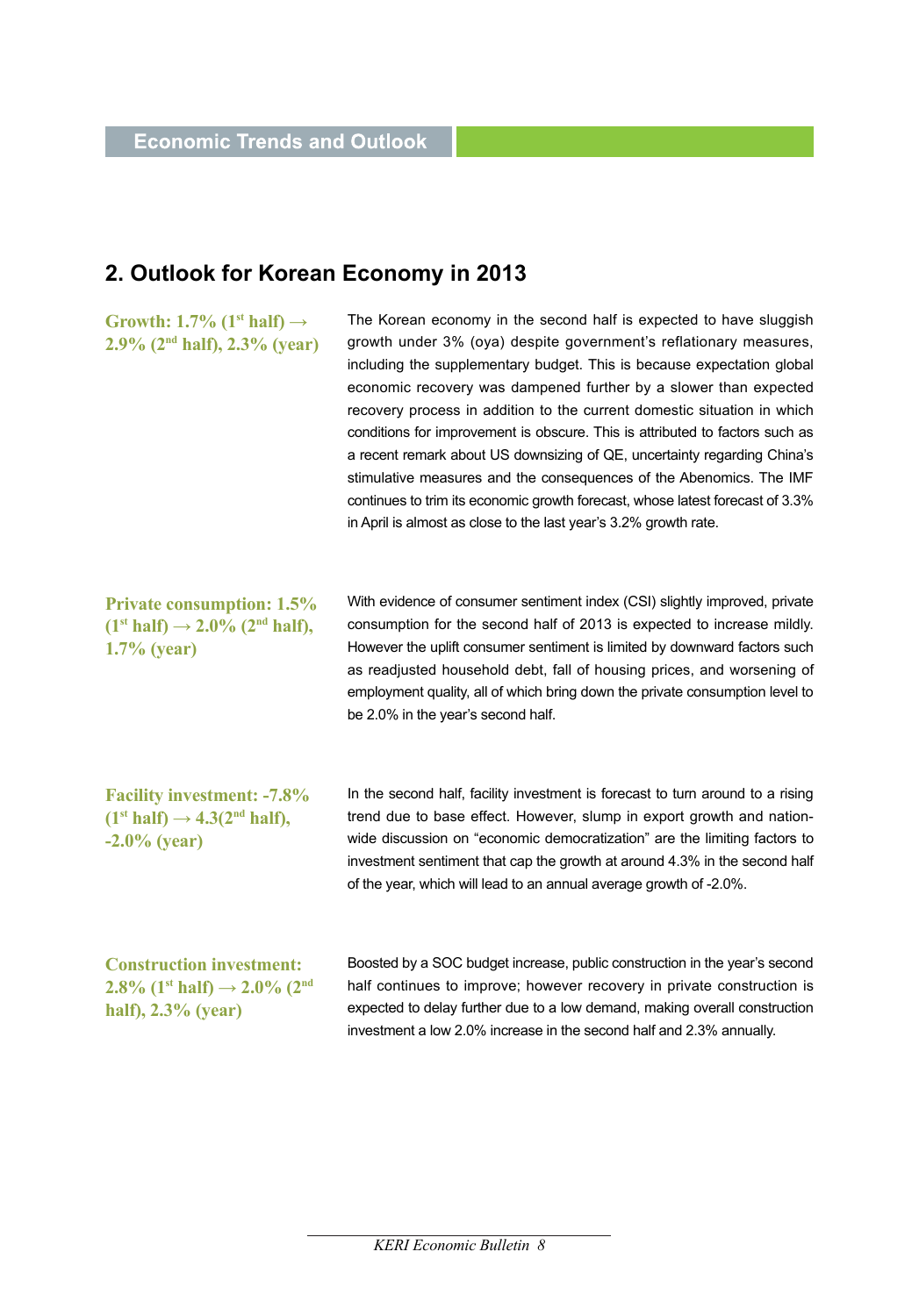| <b>Export growth (nominal,</b><br>USD): $3.0\%$ (1 <sup>st</sup> half) $\rightarrow$<br>4.6% $(1st half), 3.8% (year)$                                        | External risk factors in the overseas markets, such as downsizing of<br>quantitative easing in the U.S., the lurking possibility of the failure of<br>Abenomics, and political uncertainty of the eurozone economy that center<br>around Germany and Italy, place cap on gradual export growth at 6.4% in<br>the second half (annual average of 3.8%).                                                                                                                                   |
|---------------------------------------------------------------------------------------------------------------------------------------------------------------|------------------------------------------------------------------------------------------------------------------------------------------------------------------------------------------------------------------------------------------------------------------------------------------------------------------------------------------------------------------------------------------------------------------------------------------------------------------------------------------|
| <b>Current account surplus:</b><br>US\$22.3 billion (1 <sup>st</sup> half) $\rightarrow$<br>US\$20.8 billion $(2nd half)$ ,<br><b>US\$43.1 billion (year)</b> | The total current account surplus in the second half is expected to maintain<br>a similar size as the surplus for the first half. Limited import growth together<br>with low export growth will maintain a large-scale goods balance surplus.                                                                                                                                                                                                                                            |
| <b>Consumer prices: 1.3%</b><br>$(1st half) \rightarrow 2.4\%$ (2 <sup>nd</sup> half),<br>$1.8\%$ (year)                                                      | Consumer prices are expected to continue a stabilizing trend with the<br>growth rate at 2.4% in the second half, and annual average hovering on<br>the upper 1% range. However, taking into consideration a fall in expected<br>inflation and deflation gap, the upward pricing pressure is unimposing as<br>spillover effects of the price increase of public service fee and food will be<br>limited while global prices for raw materials will move toward downward<br>stabilization. |
| <b>Corporate bond yield (3-</b><br>yr, AA-): $3.0\%$ (1 <sup>st</sup> half) $\rightarrow$<br>$3.3\%$ (2 <sup>nd</sup> half), $3.2\%$ (year)                   | The market interest rates are expected to register an upswing expansion<br>in the second half at 3.3%, a 0.3%p increase since the first half. Amid<br>possibility of additional cut of base interest rate diminishing, possibility<br>of downsizing of U.S. quantitative easing turned into reality; and a fall in<br>domestic bond prices and upward pressure on interest rate will be expected.                                                                                        |
| <b>KRW/USD: 1,100.4 won (1st)</b><br>half) $\rightarrow$ 1,086.0 (2 <sup>nd</sup> half),<br>$1,093.2$ (year)                                                  | Favorable conditions such as current account surplus and relatively sound<br>conditions of the bond market are major factors attributed to the appreciation<br>of the won. The strong dollar following the debate related to the downsizing<br>of QE and exchange rate policy of the Korean government will slow down<br>the pace at which the rate is dipping.                                                                                                                          |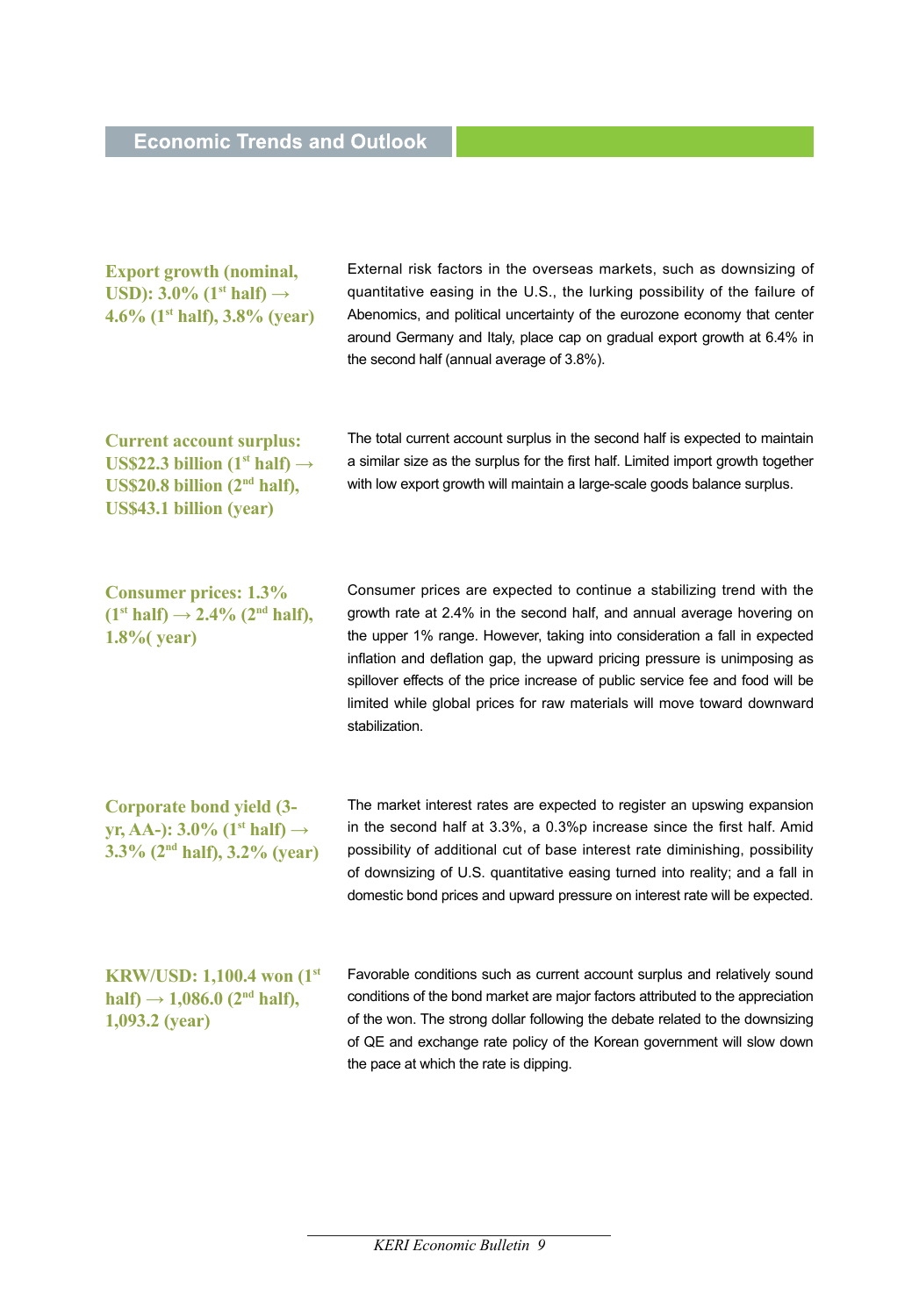### **Economic Trends and Outlook**

|                                                              | 2012     |          |        |          | 2014     |        |         |
|--------------------------------------------------------------|----------|----------|--------|----------|----------|--------|---------|
|                                                              | 1st half | 2nd half | Year   | 1st half | 2nd half | Year   | Year    |
| <b>GDP</b>                                                   | 2.6      | 1.5      | 2.0    | 1.7      | 2.9      | 2.3    | 3.4     |
| (SA, %chq from previous half)                                | 1.2      | 0.3      |        | 1.4      | 1.5      |        |         |
| <b>Private Consumption</b>                                   | 1.2      | 2.2      | 1.7    | 1.5      | 2.0      | 1.7    | 2.5     |
| <b>Construction Investment</b>                               | $-1.9$   | $-2.4$   | $-2.2$ | 2.8      | 2.0      | 2.3    | 2.4     |
| Equipment Investment                                         | 2.3      | $-6.1$   | $-1.9$ | $-7.8$   | 4.3      | $-2.0$ | 5.6     |
|                                                              |          |          |        |          |          |        |         |
| <b>Consumer Prices</b>                                       | 2.7      | 1.7      | 2.2    | 1.3      | 2.4      | 1.8    | 2.7     |
|                                                              |          |          |        |          |          |        |         |
| <b>Current Account Balance</b>                               | 137.5    | 293.9    | 431.4  | 222.8    | 207.9    | 430.7  | 342.3   |
| Goods Balance                                                | 111.3    | 272.0    | 383.4  | 205.4    | 232.7    | 438.1  | 359.9   |
| Exports (US\$100 million, BOP base)                          | 2734.1   | 2791.5   | 5525.7 | 2814.9   | 2918.7   | 5733.6 | 6123.6  |
| Growth (%)                                                   | 1.4      | $-1.1$   | 0.1    | 3.0      | 4.6      | 3.8    | 6.8     |
| Imports (US\$100 million, BOP base)                          | 2622.8   | 2519.5   | 5142.3 | 2609.5   | 2686.0   | 5295.5 | 5763.7  |
| Growth (%)                                                   | 2.3      | $-4.5$   | $-1.1$ | $-0.5$   | 6.6      | 3.0    | 8.8     |
| Services & Other balance                                     | 26.2     | 21.9     | 48.0   | 17.4     | $-24.8$  | $-7.4$ | $-17.6$ |
|                                                              |          |          |        |          |          |        |         |
| Ex Rate (Avg. KRW/USD)                                       | 1141.7   | 1112.2   | 1126.9 | 1100.4   | 1086.0   | 1093.2 | 1045.0  |
| Corp. bonds yield (3-yr, AA-)                                | 4.2      | 3.4      | 3.8    | 3.0      | 3.3      | 3.2    | 3.9     |
| Unemployment rate (%)                                        | 3.6      | 2.9      | 3.2    | 3.4      | 3.1      | 3.3    | 3.1     |
| Changes in the number of employed<br>persons (1,000 persons) | 449.5    | 424.0    | 436.8  | 279.8    | 263.9    | 271.9  | 318.5   |

#### **Outlook for Korean Economy in 2013**

Unit: %oya, US\$100 million (Int'l Balance of Payments)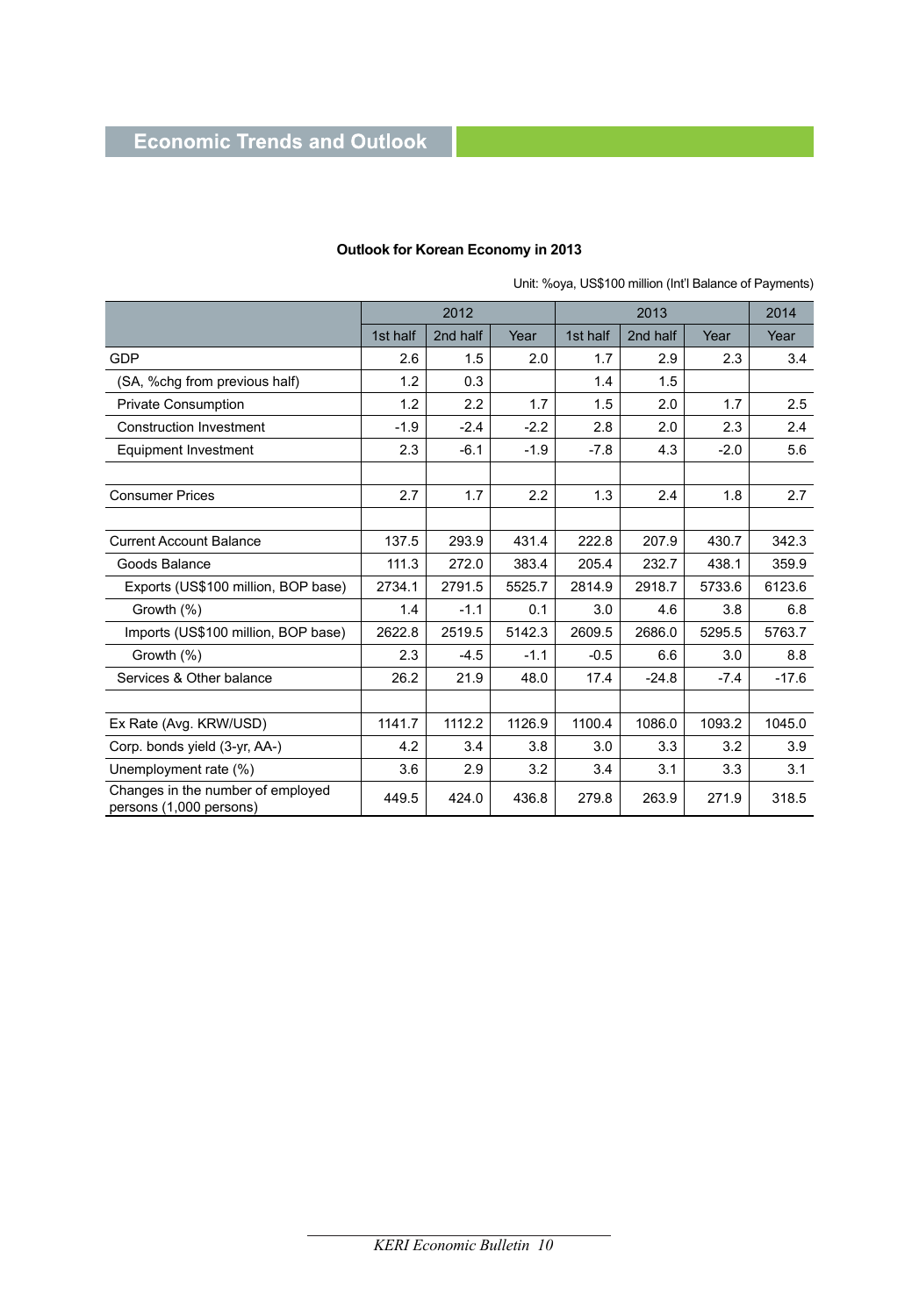# **Policy Issue:**

An overview of major risk factors by exports and its policy implications

**Current status and outlook of the key export sectors**

There is a growing concern over worsening export environments for the key export sectors of Korea. In the case of the automobile and trailermanufacturing sector, the growth rate of export shipment index plummeted by 23.6% points as from July 2012, when the depreciation of the yen accelerated. Other transportation equipments manufacturers, including shipbuilders, continue to record less that 3% of growth.

Large-scale export sectors that have recently grown sluggish are steel, shipbuilding, electric and electronics (semiconductors, communications, home appliances, etc), automobile, petrochemical and machinery industries. Aggregate exports of these sectors take up of 69.9% of Korea's total exports as of May 2013. These sectors, with an exception of the semiconductors, have shown downward trends in production output, shipment and export level with no visible prospect of improvement in the near future.

**Analysis of the impact of the global economic growth and the weak yen on the Korean export sectors** 

Korea and Japan have high export similarity in sectors of automobile, electric and electronics and shipbuilding, among others. The latest sector that joins the ranks is the computer industry. In order to assess the risk factors associated with export fluctuations of these sectors, we have used an export model, including variables such as global slowdown and the weak yen, allegedly the two key causes of the recent deterioration of these industries.

The analysis shows an overall positive correlation between export and global GDP growth. In regard to the weak yen, however, the direction of correlation differs greatly by sectors. In general, the weak yen has greater impacts on sectors that have a high export similarity index, though sectors that are relatively less affected by the weak yen despite their high export similarity scores do exist.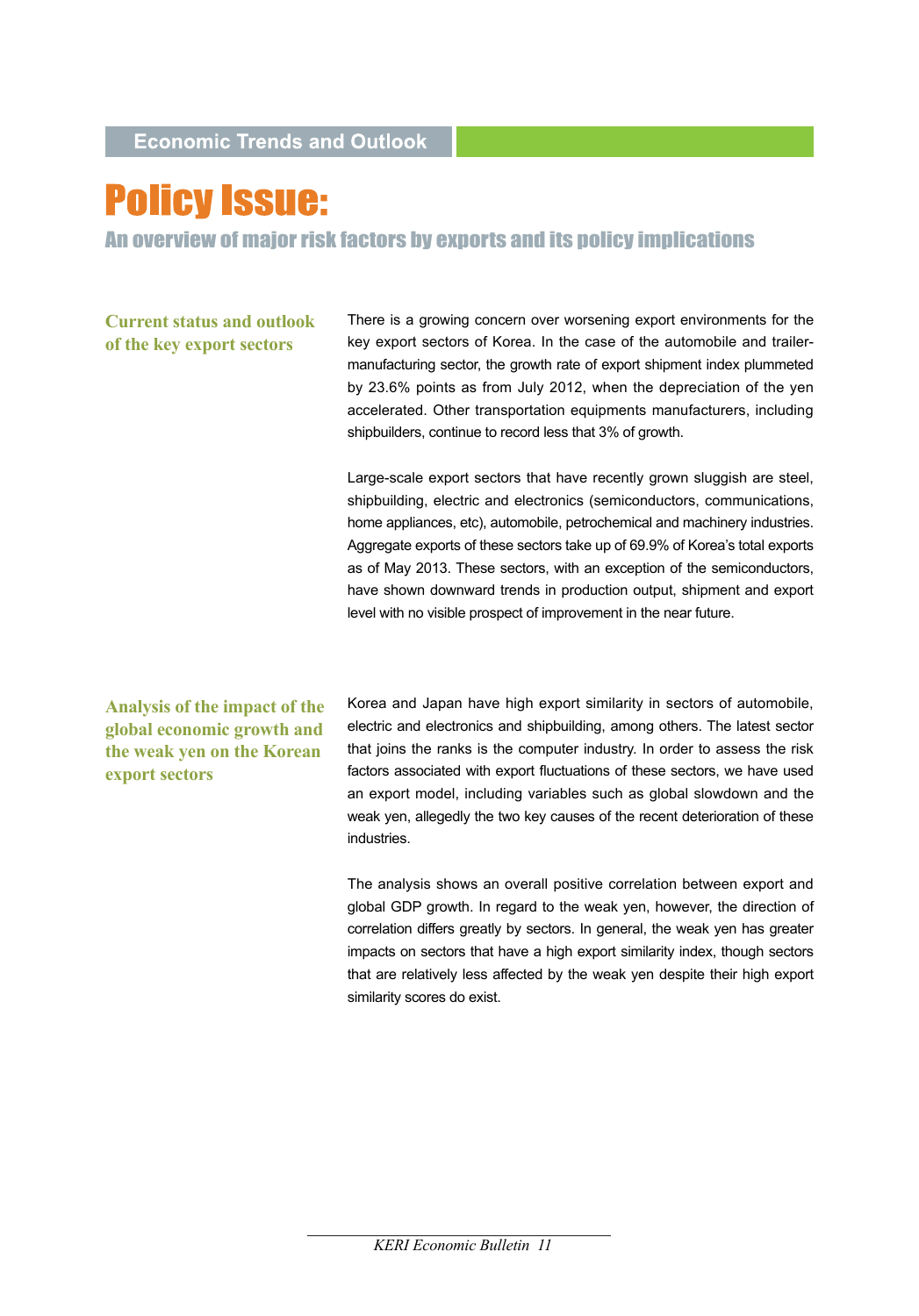### **Economic Trends and Outlook**

#### **Implications**

Businesses that are relatively susceptible to the depreciation of the yen should find means to improve their non-price competitiveness. Short-term and long-term efforts of, for example, product improvement and increase in R&D investment should be made to minimize the impacts against price fluctuation of other competitors.

The government should seek ways to minimize the impact of financial market volatility on industries with an emphasis on supporting businesses in improving non-price competitiveness. In addition, the government should focus on creating a market-friendly environment in which smooth operations of market functions are guaranteed, taking into consideration distinctiveness of characteristics by sectors and sizes.